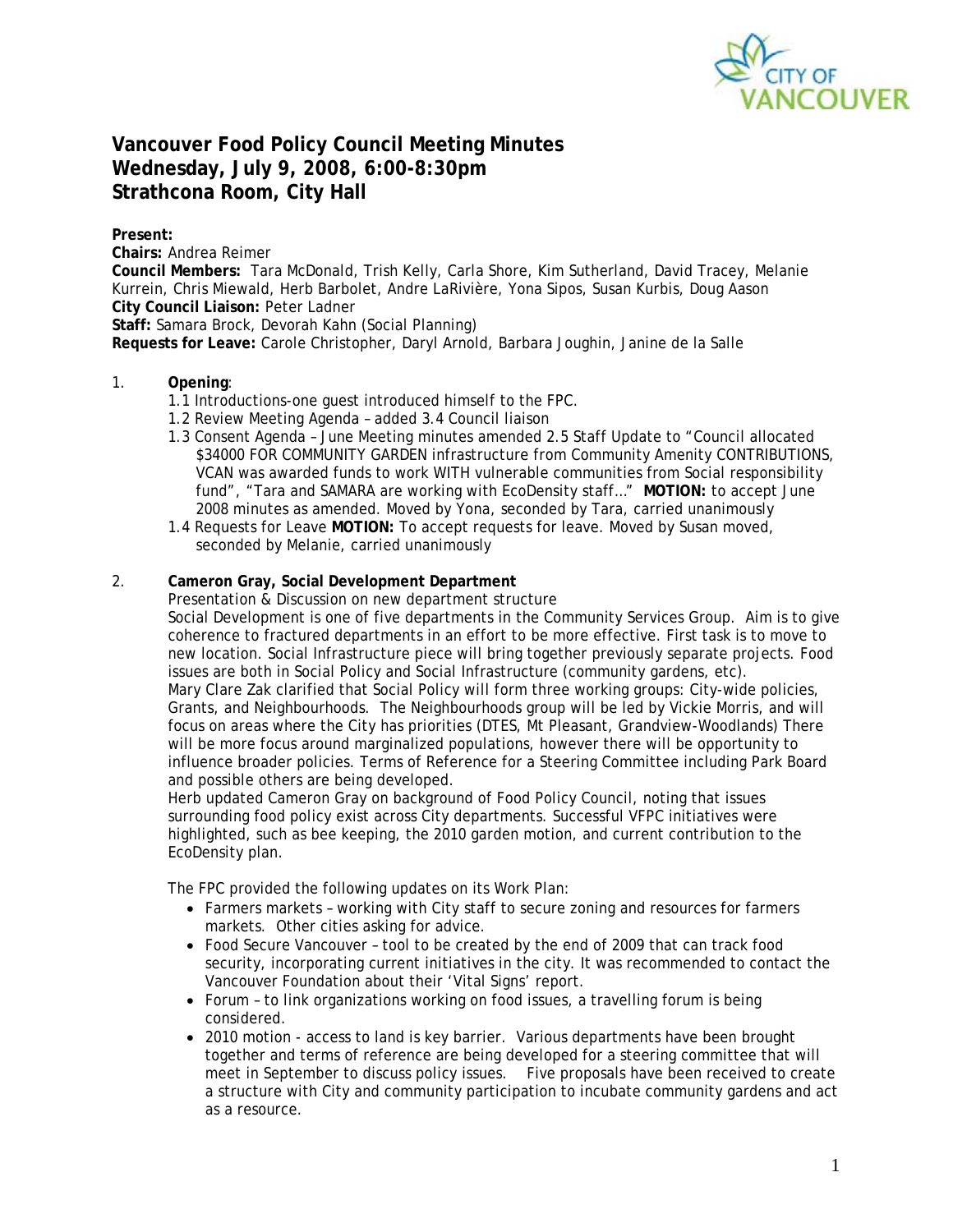• Policy advice – input has been given on UA guidelines, EcoDensity, and UBC farm.

Discussion points included:

- It has been a challenge for the FPC to have representation from DTES and commercial food providers.
- Other municipalities are active in food system issues and are interested in a regional food policy council. Given the limited resources, it was suggested that Metro Vancouver could lead in coordination or roundtables.
- City is reviewing grant structure and is open to new ideas, including empowering neighbourhoods to allocate funds as has been done in Seattle.
- It was suggested to have BC housing attend a meeting as there are opportunities in social housing for urban agriculture, edible landscaping, meal services.
- City is encouraged to consider universities as resources, and hold them accountable to do research that benefits the community.
- It was noted that there is neighbourhood mobilization through food security networks.
- Cameron Gray was invited and agreed to speak at Urban Core. Most community kitchens are located in the DTES, and 2 have started community gardens.
- Through Food Charter workshops at Neighbourhood Houses, a list of food security issues has been compiled and a framework for local groups to present to the FPC has been created.

## 3. **Updates**:

3.1 Communications Committee – Carla S

Have met and reviewed previous plan, which is still supported. Logo will be delivered by the end of the month and will be used to create a brochure describing the FPC. Content will be developed by August, and the budget will be used for layout and printing by September. Committee will send to Chairs to be signed off on. Committee is planning to create a FPC website with a blog, as well as FPC stationary. Any remaining funds to be used to print nametags.

3.2 Harvest Fair – Melanie K

Part of strategic plan is to connect with community. Two opportunities exist – September  $21<sup>st</sup>$  at The Plenty Festival at Van Dusen, or September 13<sup>th</sup> at the Moon Festival at the Renfrew Neighbourhood House. Would like to do both if the budget allows. Tables will be interactive with games, prizes, and possibly a planting station.

- 3.3 Staff Update Samara B
	- UA guidelines hope to go to Council in September.
	- EcoDensity working on 2 actions, major rezoning action could implement UA guidelines in public realm.
	- Devorah-Alex Chisolm is undertaking study of a community garden umbrella organization and would like to meet with the FPC to give presentation in the Fall. Plans to be complete by end of 2008.
	- Food cart motion report is being drafted with Engineering and VCH and will go to Council in October. **ACTION:** Samara to send Andrea a draft of the report. Input is needed regarding potential regulations. **ACTION:** Trish, Chris, Carla to brainstorm.
	- Farmers Markets progress being made **ACTION:** Devorah to discuss progress with Tara.
	- DTES-Great beginnings program 10 million dollars provided by provincial government to City to support research into priority areas. Opportunities exist, Devorah is attending meetings.

#### 3.4 Council liaison to FPC

With the upcoming election, it was felt that all councillors will be occupied. **ACTION:** Andrea to discuss Council Liaison with Peter Ladner.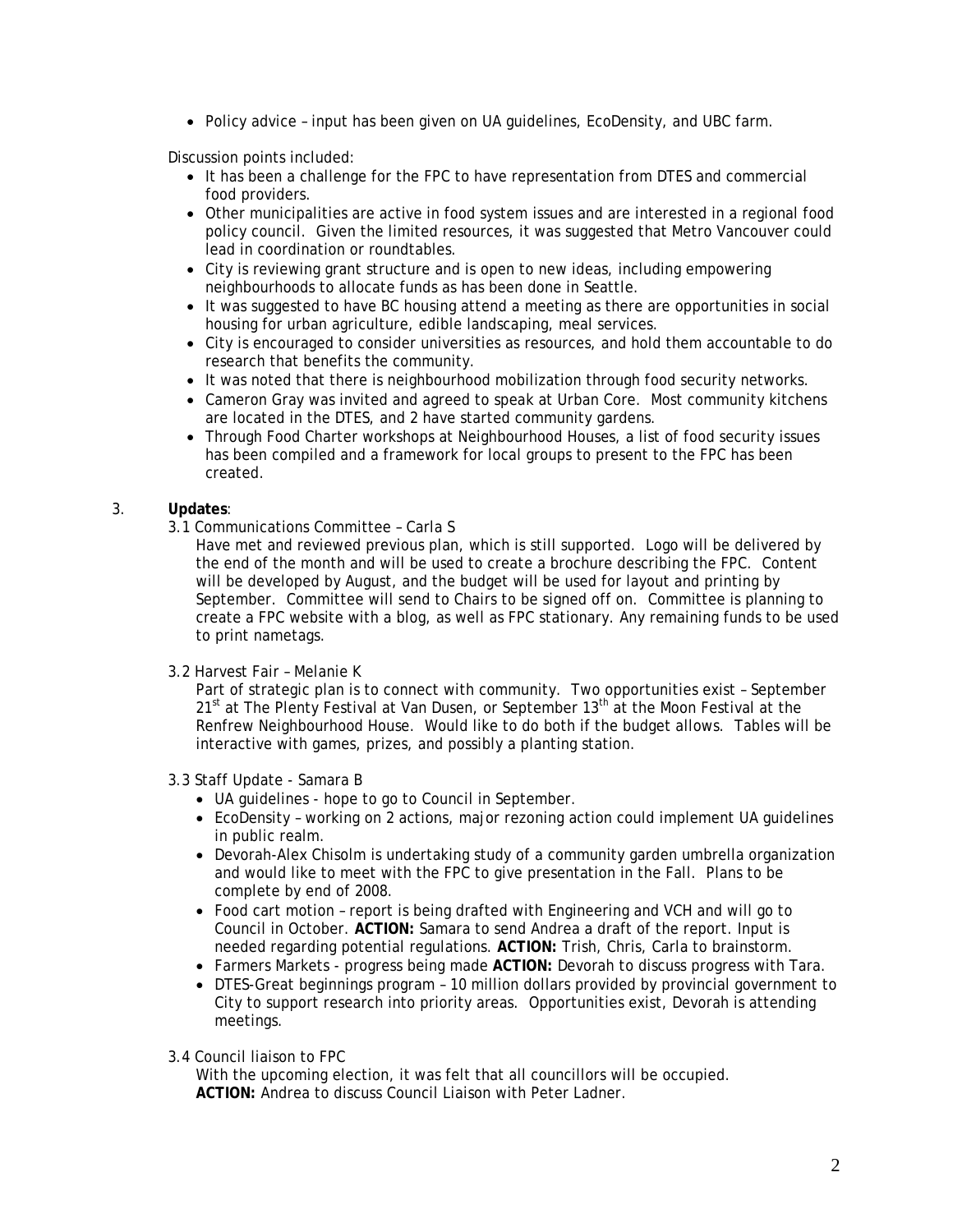## 4. **Action Items**

- 4.1 Eco-Density meeting on Action Items (Andrea) Is working to get meeting date with Brent Toderian.
- 4.2 Chicken policy advice (Daryl)

*(Written report)* Other municipalities allow chickens, and there is little risk of avian flu infection if there is no connection to commercial vendors (outdoor flocks were not affected during last outbreak). Recommends that no roosters be kept that are more than 8 weeks old, number to be kept to a small amount (number to be confirmed). Still need allocation of area/bird. Recommendations are appreciated. **ACTION:** Daryl will continue to work on developing chicken policy with staff.

4.3 Biofuels backgrounder (Trish)

A brief overview is being prepared and will include recommendation to City Council. Increased food prices due to biofuel speculation are not consistent with Food Charter. **ACTION:** Trish will send Peter biofuel motion from Maple Ridge.

4.4 Fruit Trees policy clarification (David)

*Document distributed.* Current bylaw aims to protect urban forest, but does not include fruit or food trees as replacements. FPC recommends that the City of Vancouver amend the Private Property Tree By-Law. **ACTION:** Peter to raise tree bylaw issue with City Council. Park Board is growing food trees in the nursery, and will plant when bigger. Given the report of the Fruit Tree Project, resources are needed to make good use of the fruit. **ACTION:** Peter to raise urban fruit tree plantings with the Park Board.

4.5 Budget Check-In

After some discussion, the following changes were made to the budget:

| <b>Farmers Markets</b>    | $$500 \rightarrow $0$     |
|---------------------------|---------------------------|
| Dialogue sessions         | $$300 \rightarrow $0$     |
| Harvest fair              | $$800 \rightarrow $1100$  |
| 2010 Gardens              | $$3000 \rightarrow $0$    |
| Eat Local 2008            | $$1000 \rightarrow $0$    |
| <b>Strategic Planning</b> | $$800 \rightarrow $0$     |
| Meeting expenses          | $$1100 \rightarrow $1900$ |

**MOTION:** To reallocate Eat Local \$1000 to cosponsor an event in August with Fruit Tree Project. Moved by Yona, seconded by David, carried unanimously. **MOTION:** To reallocate remaining \$3500 in September. Moved by Tara, seconded by Susan, carried unanimously.

#### 5. **Events – Report Out**

5.1 UBC Farm – UBC Planning - Yona S

June 25 planning event was well attended, and there was strong agreement that it was contradictory for UBC to support food security at the same time as considering redeveloping the farm. Stephen Owen is the new contact person at UBC, and it was felt still relevant to have a meeting with FPC. Campus Planning is presenting options in the fall, all support will be needed.

5.2 Dinner with Steve Cohen-Herb Both parties are interested in continuing to work together.

#### 6. **New Business**

- 6.1 VFPC Internship
	- No report available.